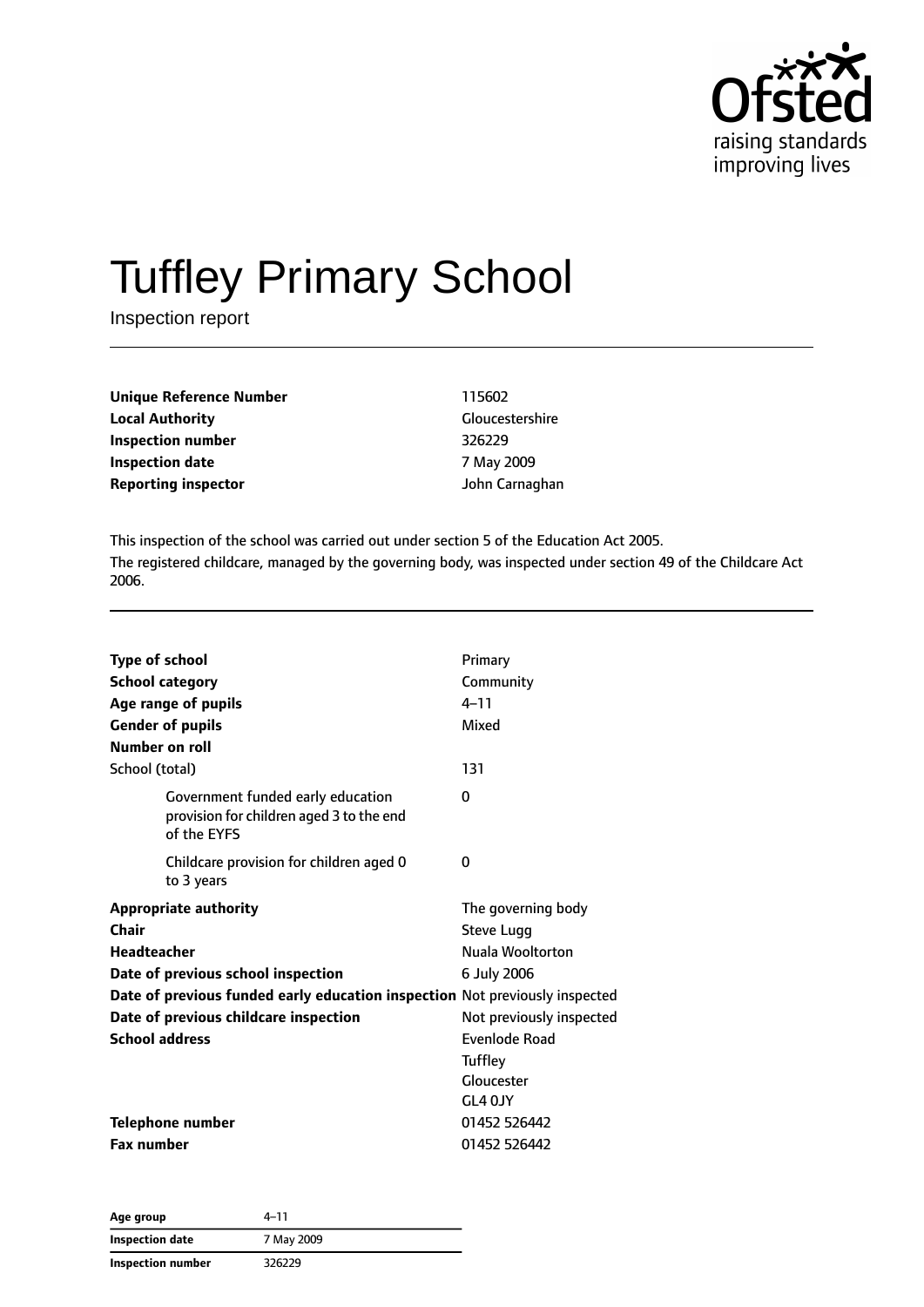.

<sup>©</sup> Crown copyright 2009

Website: www.ofsted.gov.uk

This document may be reproduced in whole or in part for non-commercial educational purposes, provided that the information quoted is reproduced without adaptation and the source and date of publication are stated.

Further copies of this report are obtainable from the school. Under the Education Act 2005, the school must provide a copy of this report free of charge to certain categories of people. A charge not exceeding the full cost of reproduction may be made for any other copies supplied.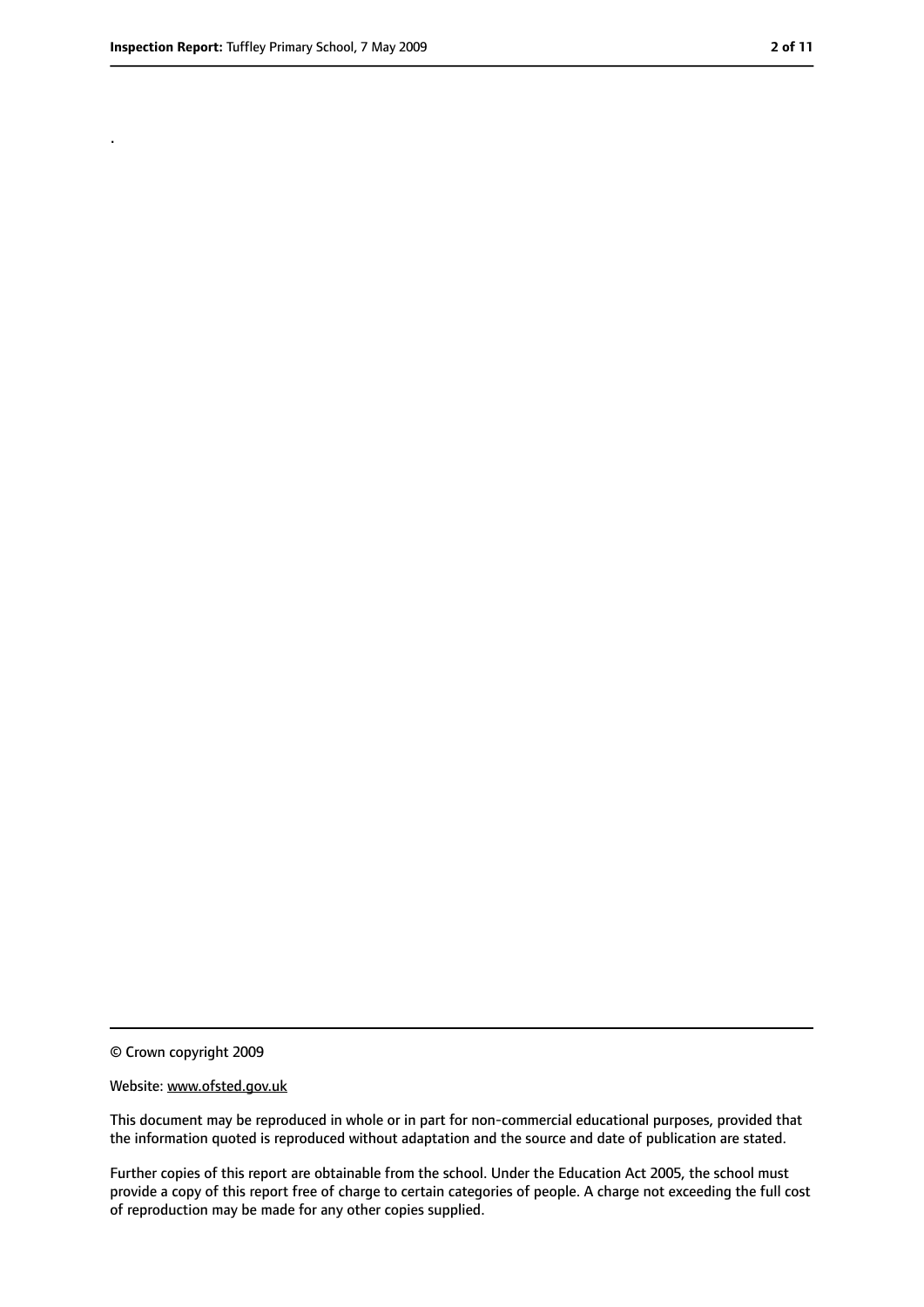## **Introduction**

The inspection was carried out by two additional inspectors.

#### **Description of the school**

Tuffley Primary School is smaller than average. It has fewer than average pupils from minority ethnic groups and almost all speak English as their first language. Over half of the pupils have learning difficulties and/or disabilities and this is well above average. Most of these pupils have behavioural, emotional and social difficulties or are on the autistic spectrum. The school includes the Communication and Interaction Centre that supports fifteen pupils who have statements of educational needs. The school has a small Early Years Foundation Stage.

#### **Key for inspection grades**

| Grade 1 | Outstanding  |
|---------|--------------|
| Grade 2 | Good         |
| Grade 3 | Satisfactory |
| Grade 4 | Inadequate   |
|         |              |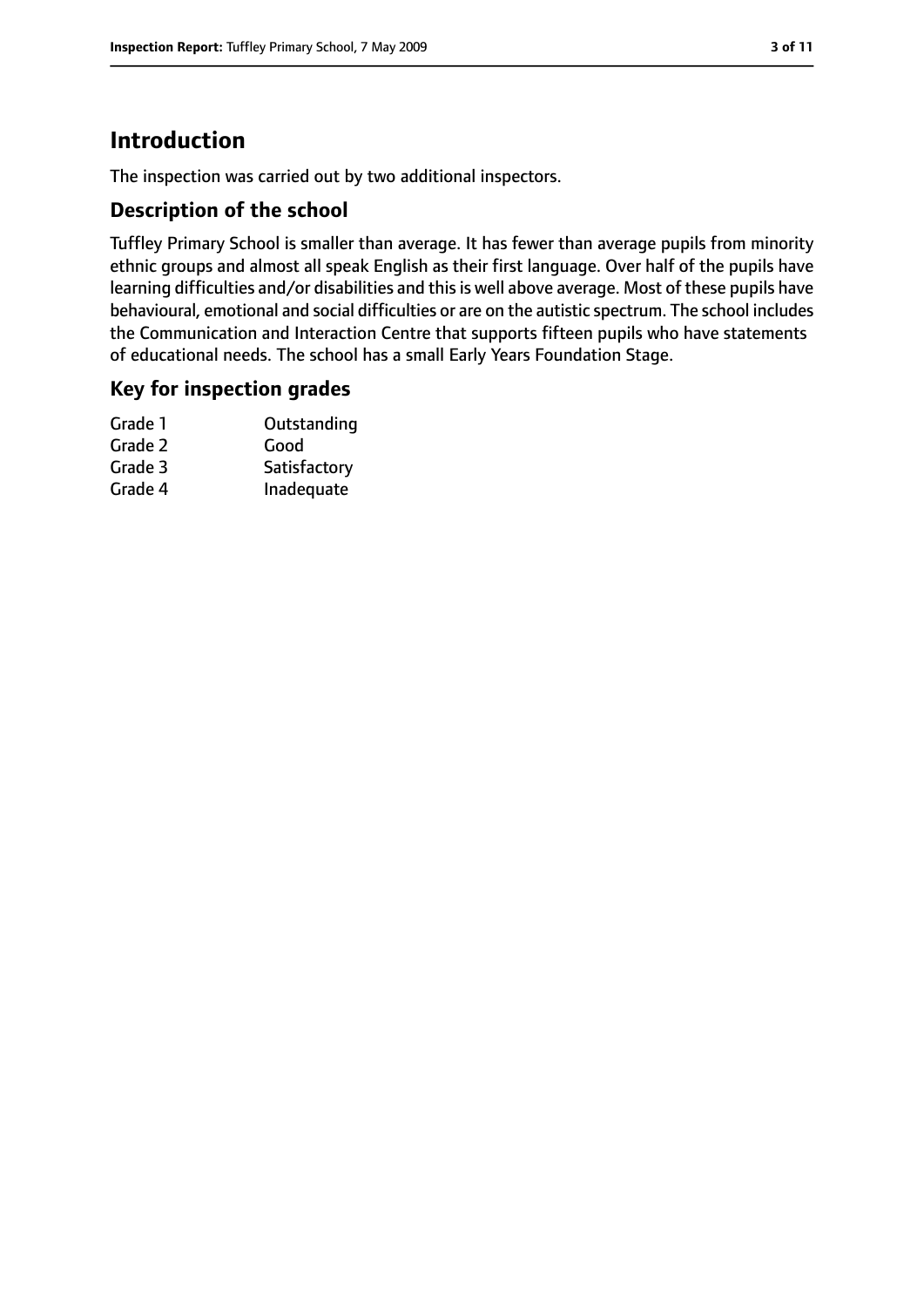## **Overall effectiveness of the school**

#### **Grade: 1**

Tuffley Primary School provides an outstanding education. The school's modest assessment of its performance is an indication of the high expectations that set the tone for staff and pupils, alike. All staff display great commitment to improving the life chances for every child. Pupils quickly progress from having well below expected skills and understanding when they join the Reception class, to above average standards by the end of Year 6. This constitutes excellent achievement.

Almost all parents wholeheartedly express support for the school and very few have any concerns. They particularly value the happy atmosphere and the most effective support given to pupils with learning difficulties and /or disabilities. One typical comment was, 'Tuffley is a fantastic school. My children are very happy, I can see it every day – a big smile on their faces.'

Children starting in the Reception class have particularly low standards in communication, language and literacy. They benefit from excellent teaching in the Early Years Foundation Stage and across the school. Informed by thorough assessment, teachers know pupils' requirements well and plan so that the individual needs of each one are addressed. Developing literacy skills is a constant focus of lessons. In consequence, barriers to learning are quickly broken down. Lessons are interesting and challenging and all staff work closely with pupils, encouraging and enabling them to progress. The new curriculum has had a very positive impact on pupils' learning. It incorporates engaging topics, and pupils report that these are very interesting, encouraging them to produce good quality work.

The Communication and Interaction Centre provides excellent support for the group of statemented pupils who attend. Throughout the school, pupils receive excellent care. The school's systems for safeguarding are robust and pupils know that they can confidently turn to any adult, should they need help or advice. They receive clear constructive guidance to help them meet their academic goals. Pupils' personal development is also outstanding. They enjoy school enormously and regard it as a haven of calm and warm relationships. One boy reported, 'It's like our second family.'

The headteacher provides strong committed leadership for the school. She is powerfully supported by her senior colleagues and all staff work hard to meet the school's stated aim of 'encouraging children to do their very best'. The school's self-evaluation is perceptive and identifies appropriate priorities for improvement. The school's restless quest for improvement has led to stronger teaching and assessment and an increasingly rigorous focus on meeting pupils' needs. Improvement since the last inspection is excellent, and leadership and management are outstanding. The school's capacity for improvement in the future is also outstanding. Governors are keen to support the school, but do not currently have sufficient information to consistently challenge it.

#### **Effectiveness of the Early Years Foundation Stage**

#### **Grade: 1**

The Early Years Foundation Stage provides children with an exceptional start to school life. From very low starting points, children make outstanding progress. The school places great store by improving children's very limited communication, language and literacy skills. By the time they move into Year 1, many of the language barriers that face these pupils are well on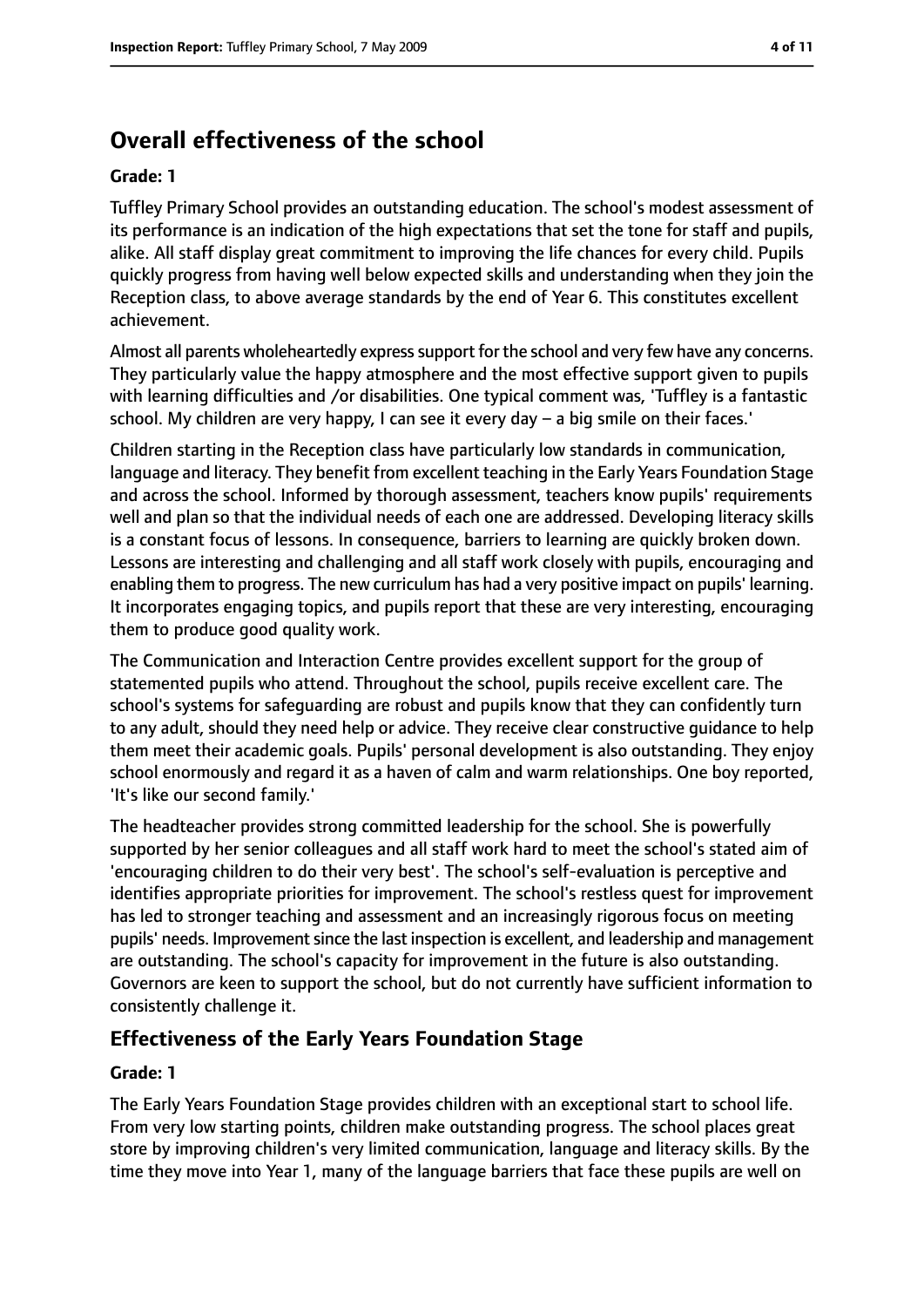the way to being overcome. Children develop an early love of school and good learning routines and these attributes prove valuable throughout their education.

Teaching and learning are excellent. Lessons are very well planned, but not taught to a formula. They are organised and delivered to address individual needs and provide the most suitable balance between teacher-led and pupil-initiated activities. There are plentiful opportunities for children to learn and explore, both indoors and out. Children follow a well-planned, attractive curriculum that meets all requirements. Classrooms are happy and orderly places where teaching assistants play a full part in helping to provide a calm, caring ethos. Children's welfare is paramount. Positive, constructive relationships with parents ensure a smooth transition into the Reception class and happy learning experiences for children.

Leadership and management of the Early Years Foundation Stage are outstanding. Monitoring, particularly through regular formal and informal assessment, ensures that all children's needs are known and met. The Reception classroom is spacious and benefits from a pleasant well-equipped outside area.

### **What the school should do to improve further**

■ Ensure that governors have more detailed knowledge of the school so that they can challenge as well as support the school.

## **Achievement and standards**

#### **Grade: 1**

Pupils enter Year 1 with standards that are a little below those expected for their age. They have low standards in literacy and many are reluctant, hesitant speakers. The school has very good assessment and record-keeping proceduresso holds a clear record of each pupil'sstrengths and weaknesses. This ensures that all pupils are correctly supported and challenged as they grow and learn. Intervention programmes for those experiencing difficulties are most effective.

Pupils' standards at the end of Key Stage 1 are close to average and, by the time they reach the end of Key Stage 2, they are above average. This is highly commendable, particularly given the very high proportion of pupils at the school who have statements of special educational needs. Standards in Year 6 have risen steadily in recent years and there are no significant variations between subjects. These strong outcomes for pupils mean that achievement is outstanding. The excellent teaching in the Communication and Interaction Centre ensures that the achievement of pupils who experience significant barriers to learning, such as those on the autistic spectrum, is also outstanding.

## **Personal development and well-being**

#### **Grade: 1**

Pupils enjoy coming to school greatly and say that 'teachers help us learn'. This satisfaction is reflected in their excellent achievement. Attendance is above the average for similar schools. Pupils say they feel the school is safe and are fully aware of the need to act responsibly and safely on the playground and around school. They know who to go to with any problems, saying that staff deal with any behavioural incidents very well. Pupils regard the daily 'wake and shake' exercise sessions as an enjoyable way to 'get us ready for work' as well as helping to keep them fit and healthy. They have an excellent understanding of the need for a healthy diet and can talk about what this entails.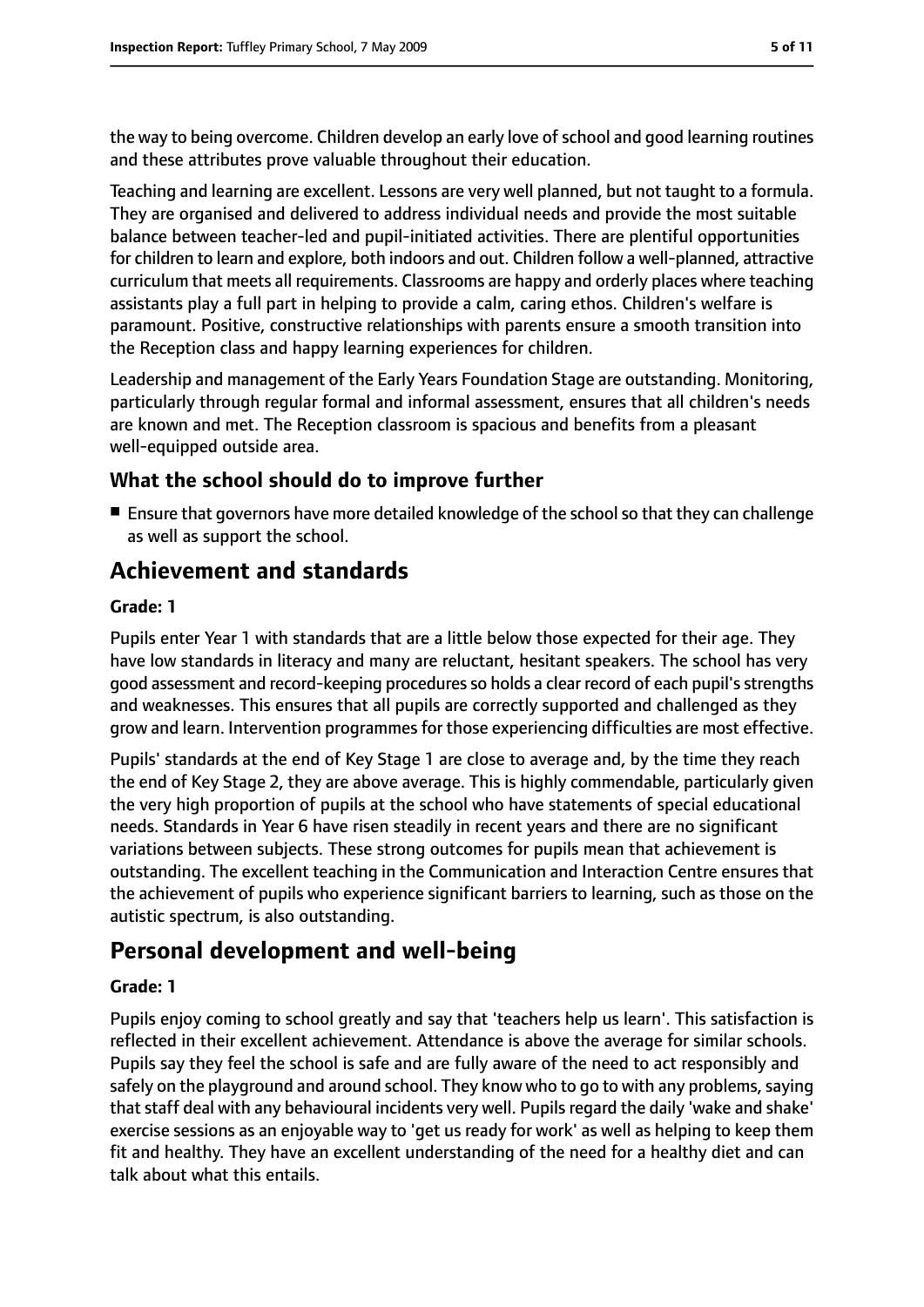The active school council gives pupils a clear voice on how to improve the school and on other issues. Changes suggested, such as providing safe surfaces under the climbing apparatus, have been acted on. Pupils take part in fund-raising activities for a wide range of charities, including a Kenyan school project. Pupils' good progress equips them very well for the next stage of their education. They are able to talk about their learning and different strategies that will help them. By Year 6, pupils are well prepared for their move to secondary school.

Pupils' social, moral, spiritual and cultural development is good. They appreciate the difference between right and wrong and their behaviour towards each other and to adults in school shows great respect.

# **Quality of provision**

## **Teaching and learning**

#### **Grade: 1**

Teachers know pupils and their needs very well. Regular assessment enables staff to keep a close eye on each pupil's progress. This information is utilised to plan the correct activities, so that the work each pupil is doing is pitched at the correct degree of difficulty and all those who need extra support receive it. Lesson plans are particularly thorough. They usually contain a range of brief interesting activities and resources that keep pupils interested.

Teachers get on very well with their charges, offering praise where it is deserved, but managing any lapses firmly. As a result, relationships between pupils and with adults are very positive. Behaviour in lessons is usually good or better. Constructive marking and effective verbal feedback do much to motivate pupils to even greater efforts. The school is working very hard to develop the parents' role in their children's learning and this is starting to have a positive effect both on pupils' attitudes and progress.

Teaching assistants play a significant role in learning. They are well briefed and know pupils well. They work effectively to support those pupils who may be struggling as well as take whole-class sessions for topics such as cookery.

## **Curriculum and other activities**

#### **Grade: 1**

The implementation of the new 'creative curriculum' has led to great advances in pupils' and parents' involvement in learning and has boosted achievement. National Curriculum subjects are innovatively linked in topics such as space or the study of Charles Darwin. Pupils are very enthused by these themes and their work is frequently of a high standard. Pupils benefit from a range of trips that are linked to the topic under consideration. Numerous visitors to the school also enrich pupils' experiences. Careful planning has ensured that all curriculum requirements are met.

The school offers an interesting and varied range of after-school clubs and societies. These change with the seasons, and pupils speak warmly about them and attendance is high.

## **Care, guidance and support**

### **Grade: 1**

Pastoral care for pupils is very strong. The school meets all the statutory requirements for child protection and safeguarding. Thorough risk assessments ensure that the children learn in a safe environment.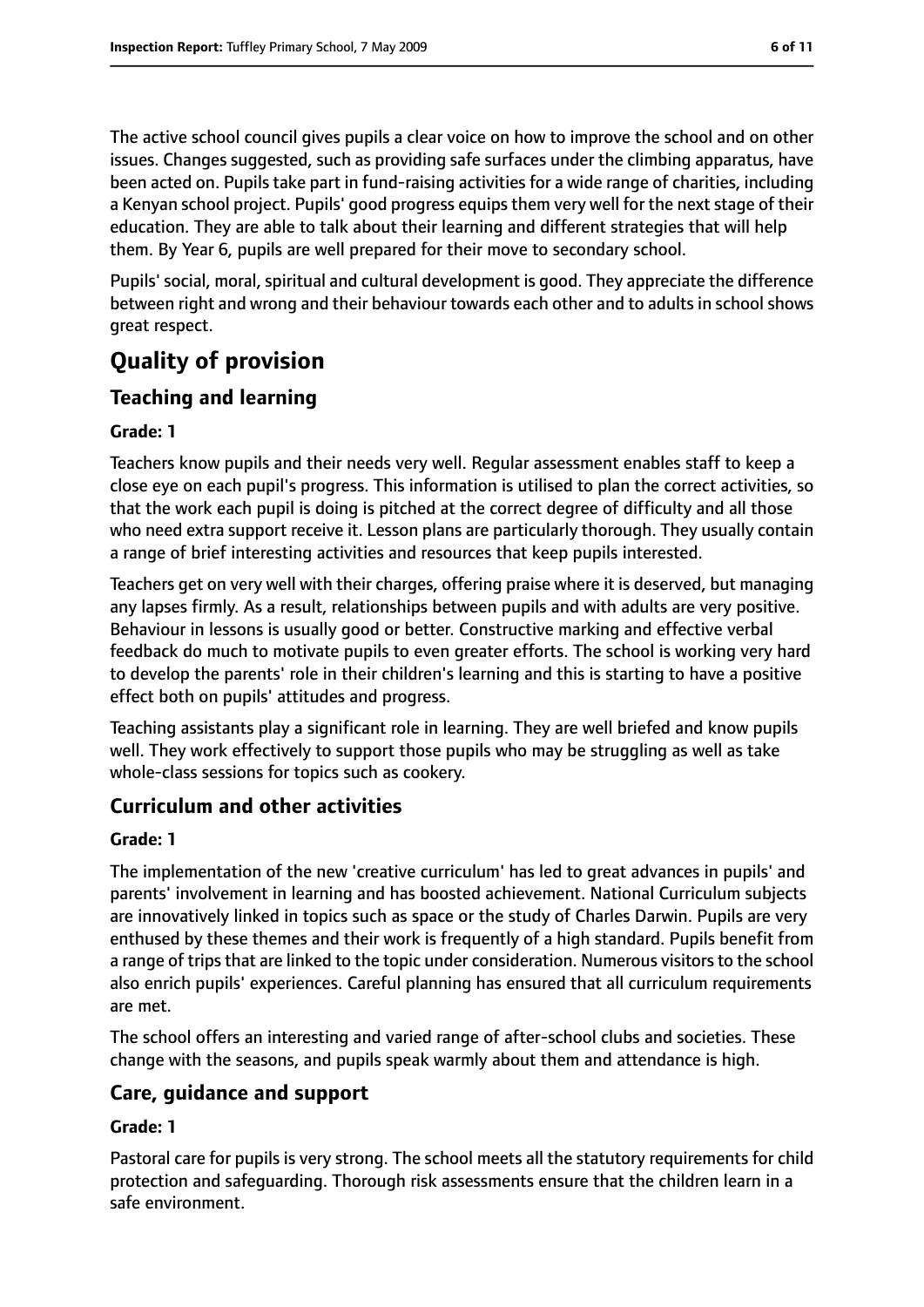The school has developed strong partnerships with parents of pupils with autistic and other learning difficulties. The great expertise of staff in the Communication and Interaction Centre is shared across the school and this is very beneficial to all pupils with learning difficulties and/or disabilities. Individual education plans are thorough and promote progress effectively.

In lessons, teachers ensure that work is well matched to children's abilities through personalised targets and guidance. Marking in books supports children by identifying whether they have met their targets and directing them to the next steps in their learning. Older pupils actively set their own targets and assess their own performance and this has a positive impact on their progress.

## **Leadership and management**

#### **Grade: 1**

The excellent leadership of the headteacher, ably supported by a strong leadership team, sets a clear direction for the school. Recent appointments of staff to mentor pupils' achievement and improve behaviour have led to higher standards and better attitudes. The school self-evaluates itself thoroughly. The progress of all pupils is rigorously tracked and such data analysis feeds naturally into the school's effective planning for the future. The very strong support provided for all pupils means that Tuffley is a highly inclusive school.

The school's promotion of community cohesion is good. It is developing strong relationships with parents and carers through its excellent behaviour and learning mentor support. Children gain a wider understanding of the world through their links with the Kenyan school and curriculum topics such as 'Wonderful Wildlife'. However, there are few links with schools in more distant parts of the United Kingdom.

The governing body is well led and some governors play a role in the school's monitoring processes. However, with a number of new members, the body as a whole does not monitor sufficiently to help it fulfil its role as a 'critical friend' to the school.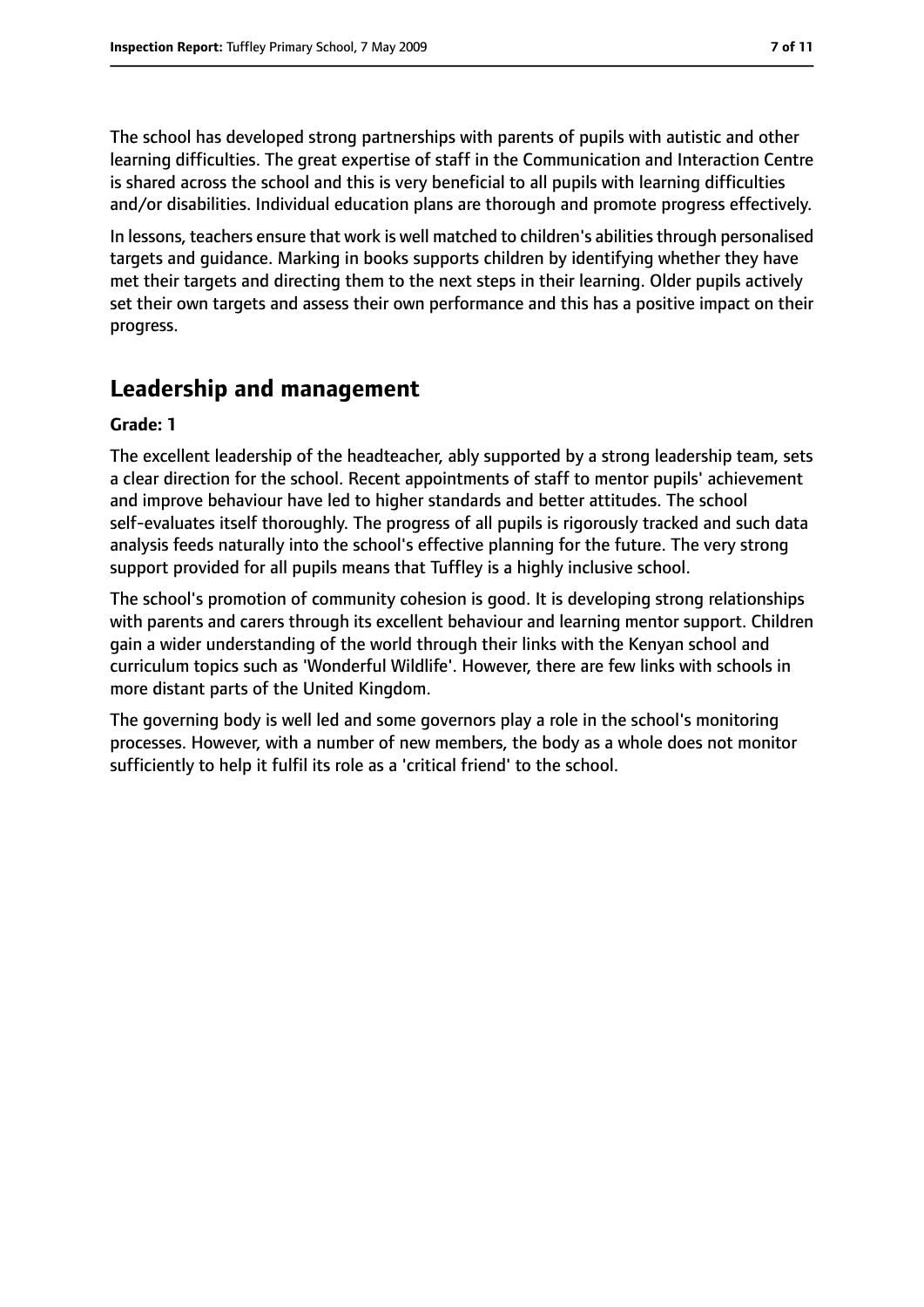**Any complaints about the inspection or the report should be made following the procedures set out in the guidance 'Complaints about school inspection', which is available from Ofsted's website: www.ofsted.gov.uk.**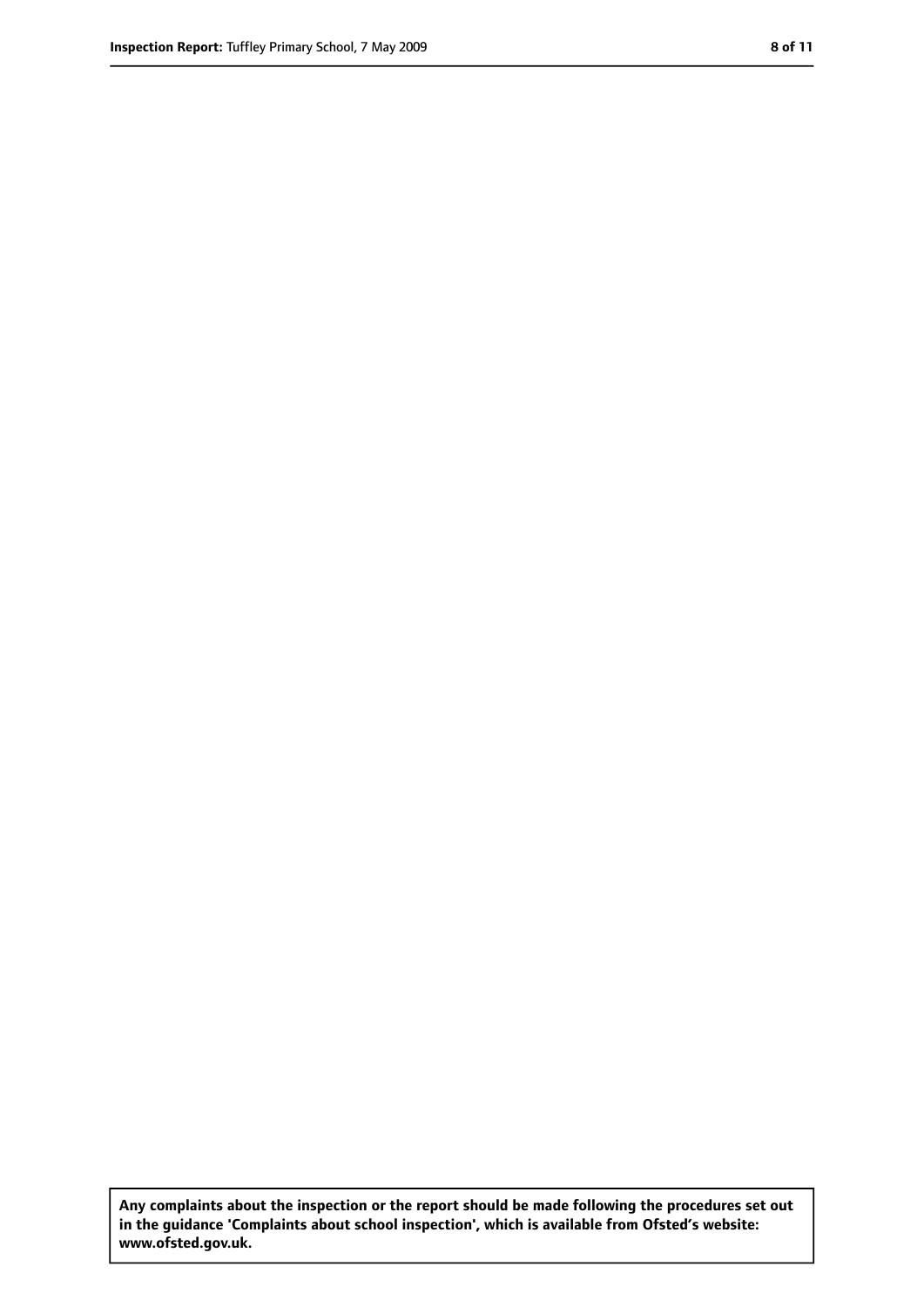# **Inspection judgements**

| key to judgements: grade 1 is outstanding, grade 2 good, grade 3 satisfactory, and ا | <b>School</b> |
|--------------------------------------------------------------------------------------|---------------|
| arade 4 inadeguate                                                                   | Overall       |

#### **Overall effectiveness**

| How effective, efficient and inclusive is the provision of<br>education, integrated care and any extended services in meeting the<br>needs of learners? |     |
|---------------------------------------------------------------------------------------------------------------------------------------------------------|-----|
| Effective steps have been taken to promote improvement since the last<br>inspection                                                                     | Yes |
| How well does the school work in partnership with others to promote learners'<br>well being?                                                            |     |
| The capacity to make any necessary improvements                                                                                                         |     |

## **Effectiveness of the Early Years Foundation Stage**

| How effective is the provision in meeting the needs of children in the<br>l EYFS?              |  |
|------------------------------------------------------------------------------------------------|--|
| How well do children in the EYFS achieve?                                                      |  |
| How good are the overall personal development and well-being of the children<br>I in the EYFS? |  |
| How effectively are children in the EYFS helped to learn and develop?                          |  |
| How effectively is the welfare of children in the EYFS promoted?                               |  |
| How effectively is provision in the EYFS led and managed?                                      |  |

#### **Achievement and standards**

| How well do learners achieve?                                                                                 |  |
|---------------------------------------------------------------------------------------------------------------|--|
| The standards <sup>1</sup> reached by learners                                                                |  |
| How well learners make progress, taking account of any significant variations  <br>between groups of learners |  |
| How well learners with learning difficulties and/or disabilities make progress                                |  |

#### **Annex A**

<sup>&</sup>lt;sup>1</sup>Grade 1 - Exceptionally and consistently high; Grade 2 - Generally above average with none significantly below average; Grade 3 - Broadly average to below average; Grade 4 - Exceptionally low.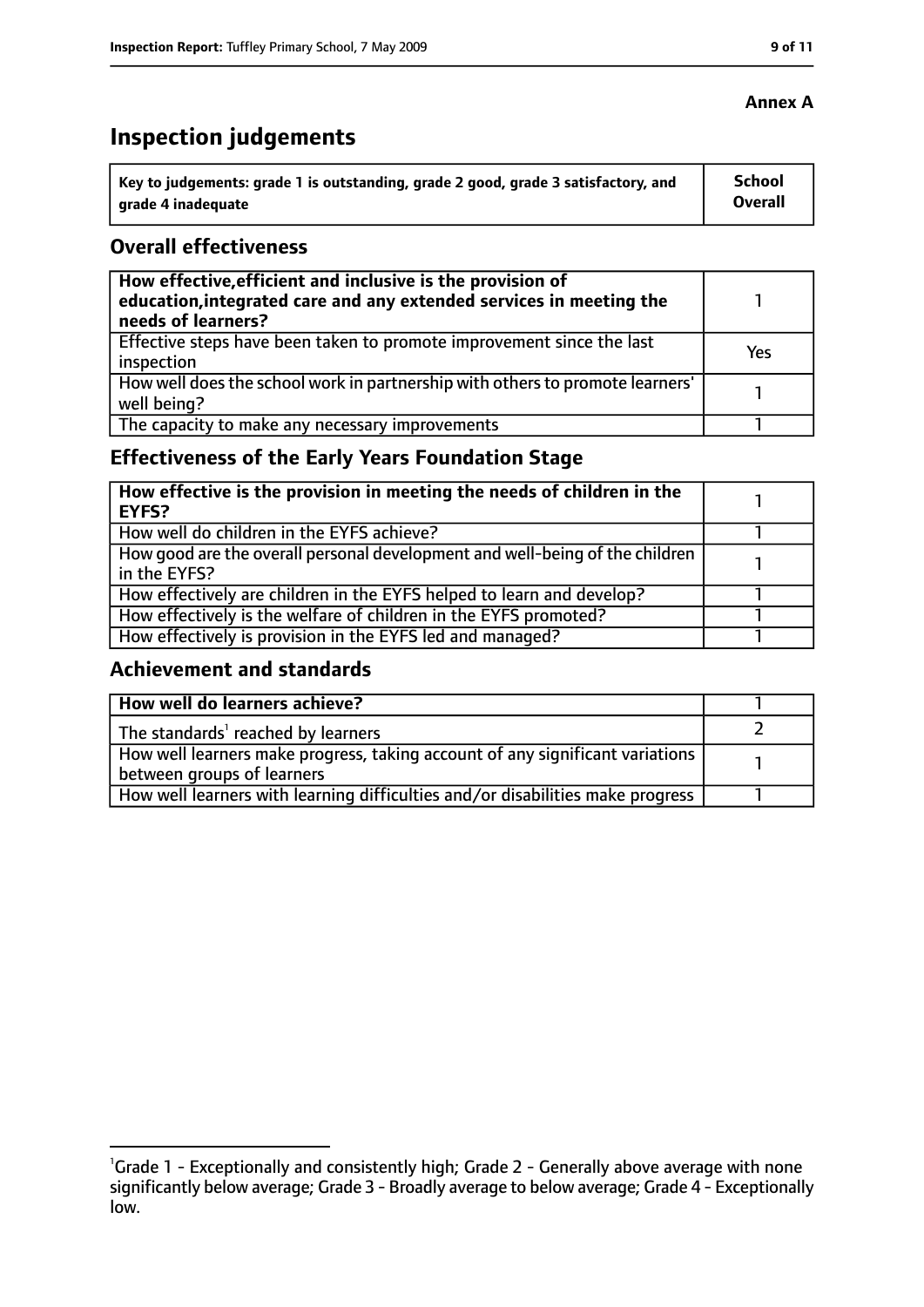## **Personal development and well-being**

| How good are the overall personal development and well-being of the<br>learners?                                 |  |
|------------------------------------------------------------------------------------------------------------------|--|
| The extent of learners' spiritual, moral, social and cultural development                                        |  |
| The extent to which learners adopt healthy lifestyles                                                            |  |
| The extent to which learners adopt safe practices                                                                |  |
| The extent to which learners enjoy their education                                                               |  |
| The attendance of learners                                                                                       |  |
| The behaviour of learners                                                                                        |  |
| The extent to which learners make a positive contribution to the community                                       |  |
| How well learners develop workplace and other skills that will contribute to<br>their future economic well-being |  |

## **The quality of provision**

| How effective are teaching and learning in meeting the full range of<br>learners' needs?              |  |
|-------------------------------------------------------------------------------------------------------|--|
| How well do the curriculum and other activities meet the range of needs and<br>interests of learners? |  |
| How well are learners cared for, quided and supported?                                                |  |

## **Leadership and management**

| How effective are leadership and management in raising achievement<br>and supporting all learners?                                              |           |
|-------------------------------------------------------------------------------------------------------------------------------------------------|-----------|
| How effectively leaders and managers at all levels set clear direction leading<br>to improvement and promote high quality of care and education |           |
| How effectively leaders and managers use challenging targets to raise standards                                                                 |           |
| The effectiveness of the school's self-evaluation                                                                                               |           |
| How well equality of opportunity is promoted and discrimination eliminated                                                                      |           |
| How well does the school contribute to community cohesion?                                                                                      |           |
| How effectively and efficiently resources, including staff, are deployed to<br>achieve value for money                                          |           |
| The extent to which governors and other supervisory boards discharge their<br>responsibilities                                                  |           |
| Do procedures for safequarding learners meet current government<br>requirements?                                                                | Yes       |
| Does this school require special measures?                                                                                                      | <b>No</b> |
| Does this school require a notice to improve?                                                                                                   | No        |